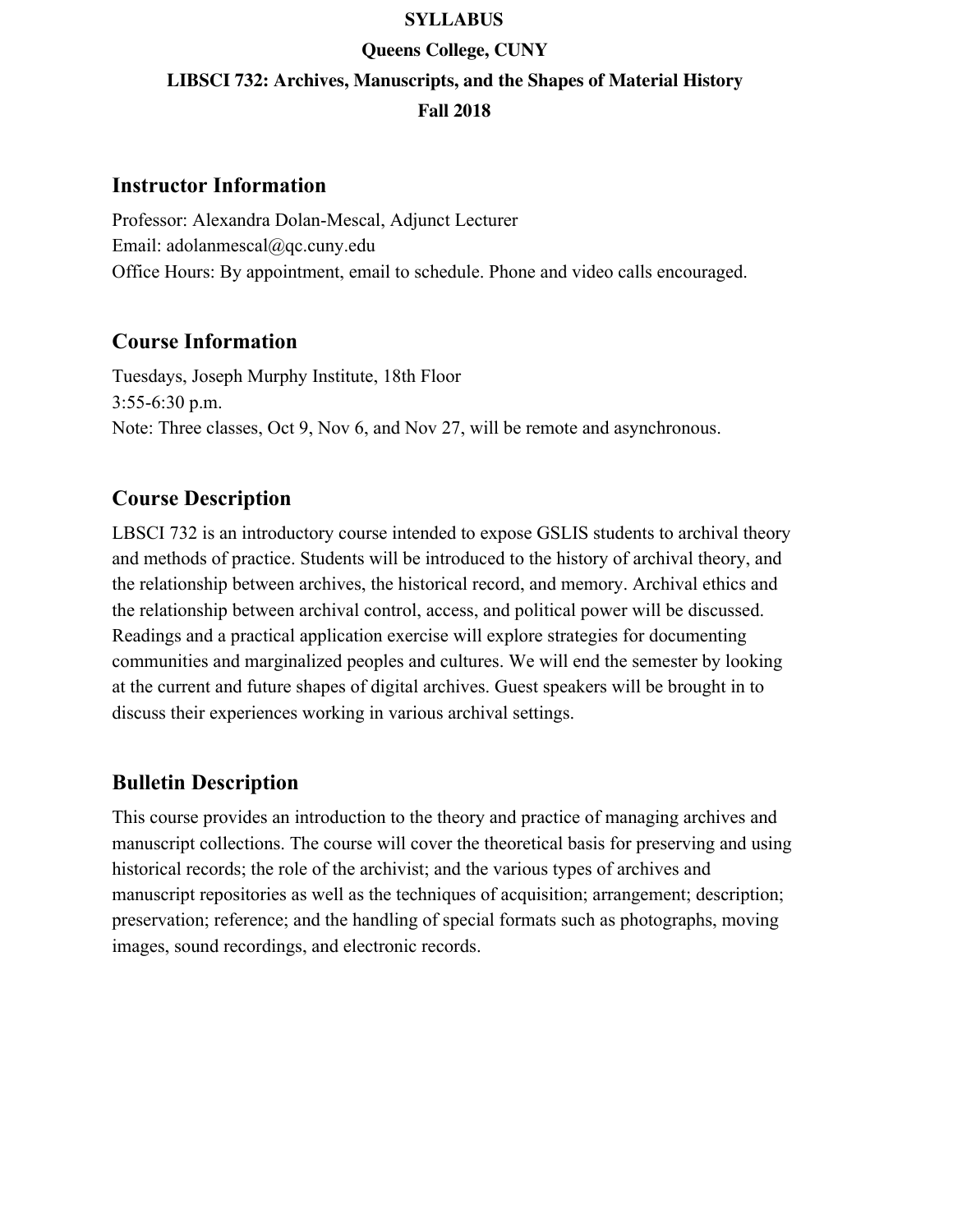## **Mission, Program Goals & Objectives, and Student Learning Outcomes**

### **GSLIS Mission Statement**

The GSLIS serves the general public, students, employers, the university, and other stakeholders through its various programs in library and information studies.

## **GSLIS Program Goals and Objectives**

The GSLIS prepares graduates for employment and service in a diverse, global and rapidly changing information society now and the future. Graduates of the GSLIS are able to demonstrate appropriate competencies and to articulate ethical values as defined by LIS professional organizations, and other stakeholder communities. GSLIS maintains a rigorous yet flexible curriculum that reflects the changing needs of its constituency, through ongoing assessment and revision.

| Activities for SLOs*                                                                 | Assignments                      | <b>SLO</b><br>A.1 | <b>SLO</b><br>A.2 | <b>SLO</b><br>B | <b>SLO</b><br>$\mathcal{C}$ | <b>SLO</b><br>D | <b>SLO</b><br>E | <b>SLO</b><br>F | <b>SLO</b><br>G | <b>SLO</b><br>H |
|--------------------------------------------------------------------------------------|----------------------------------|-------------------|-------------------|-----------------|-----------------------------|-----------------|-----------------|-----------------|-----------------|-----------------|
| Conduct<br>research and<br>produce literature<br>review on a archives<br>field topic | Final Paper                      |                   |                   |                 |                             | $\mathbf X$     | $\mathbf{X}$    | X               |                 |                 |
| Present engaging<br>research to<br>colleagues<br>professionally                      | Presentation                     |                   |                   | $\mathbf{X}$    |                             | $\mathbf X$     | $\mathbf X$     | X               | $\mathbf X$     |                 |
| Independently visit<br>two archives and<br>write reports                             | <b>Site Visits</b>               |                   |                   |                 |                             |                 |                 | $\mathbf{x}$    | $\mathbf{x}$    | $\mathbf{X}$    |
| Participate in<br>discussions and<br>respond to prompts                              | Blackboard<br><b>Discussions</b> |                   |                   | X               |                             | X               | X               | X               | X               | $\mathbf{X}$    |

## **LIBSCI 732 Course Student Learning Outcomes**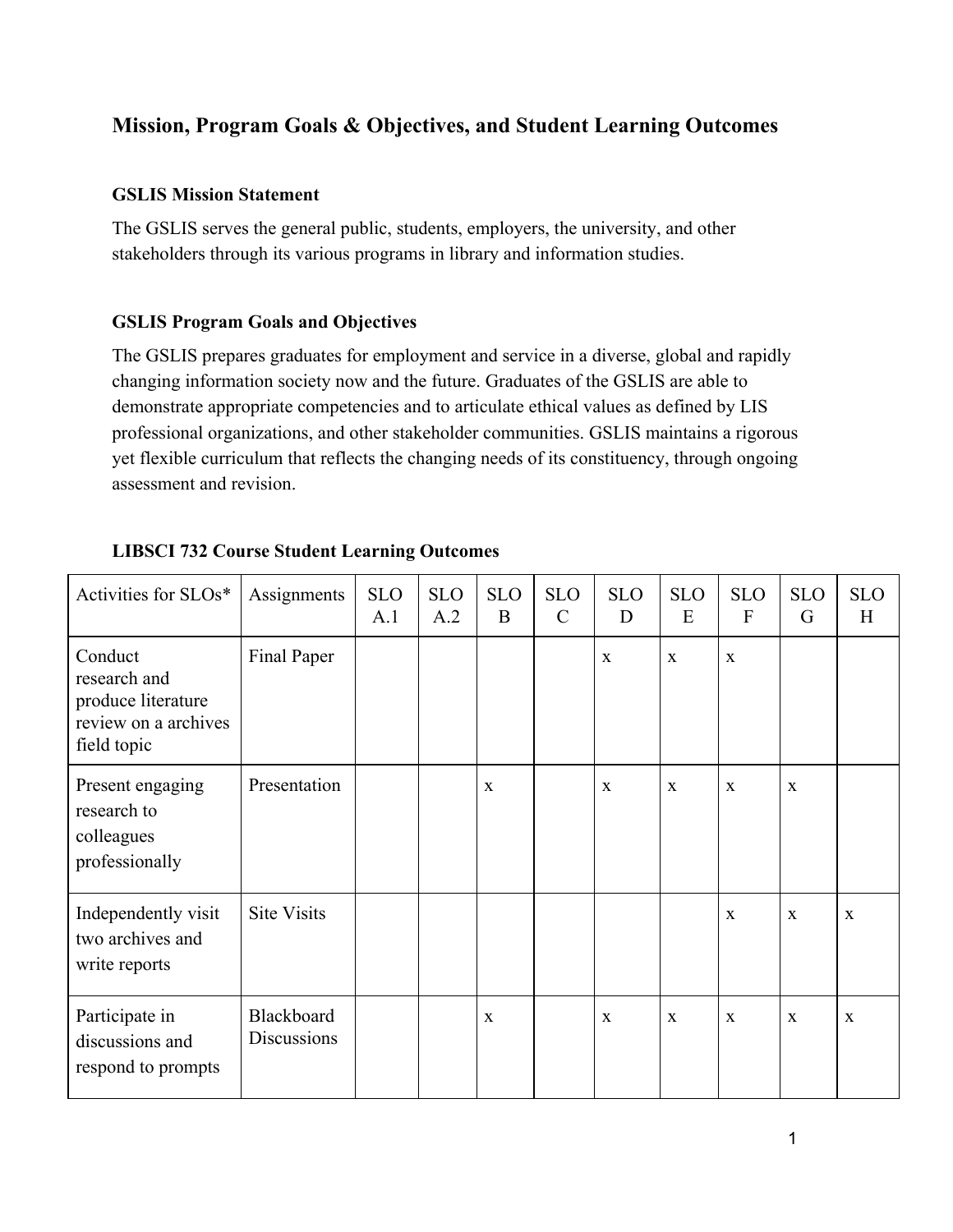## **\*GSLIS Student Learning Outcomes (SLOs)**

Program and course requirements in the GSLIS are designed to ensure that graduates have met the following Student Learning Outcomes (SLOs). These SLOS (A-H) state that graduates will have the ability to:

**A.** Assist users in gaining access to information and knowledge, including its creation, acquisition, organization and management, storage and retrieval, by demonstrating that they can:

**A1.** Identify, acquire, create, organize, process, store and provide access to information in all its forms for libraries, cultural institutions and other information organizations in a global environment.

**A2.** Identify, retrieve, evaluate and use general and specialized resources to address current and future information needs and provide related services to diverse user communities.

**B**. Articulate the role and importance of ethics, values, and advocacy within the legal and historical frameworks underlying the practice of librarianship and the information professions

**C.** Apply the appropriate practices and policies of established Library and Information Science professional standards in various specializations

**D.** Find, analyze, assess, apply, and conduct research in Library and Information Science and other disciplines in response to gaps in knowledge and practice

**E.** Contribute to a diverse, global society—including the role of addressing the needs of underserved groups--through exemplary Library and Information Science practice and research

**F.** Identify, evaluate and implement current and emerging technologies and services to meet the evolving information needs of diverse user communities in an increasingly interconnected environment

**G.** Demonstrate understanding of the importance of continuing professional development in LIS; articulate and apply principles, theories and measures underlying the role of the library in supporting lifelong learning within the community

**H.** Explain and apply principles of effective management and leadership in the library and related information institutions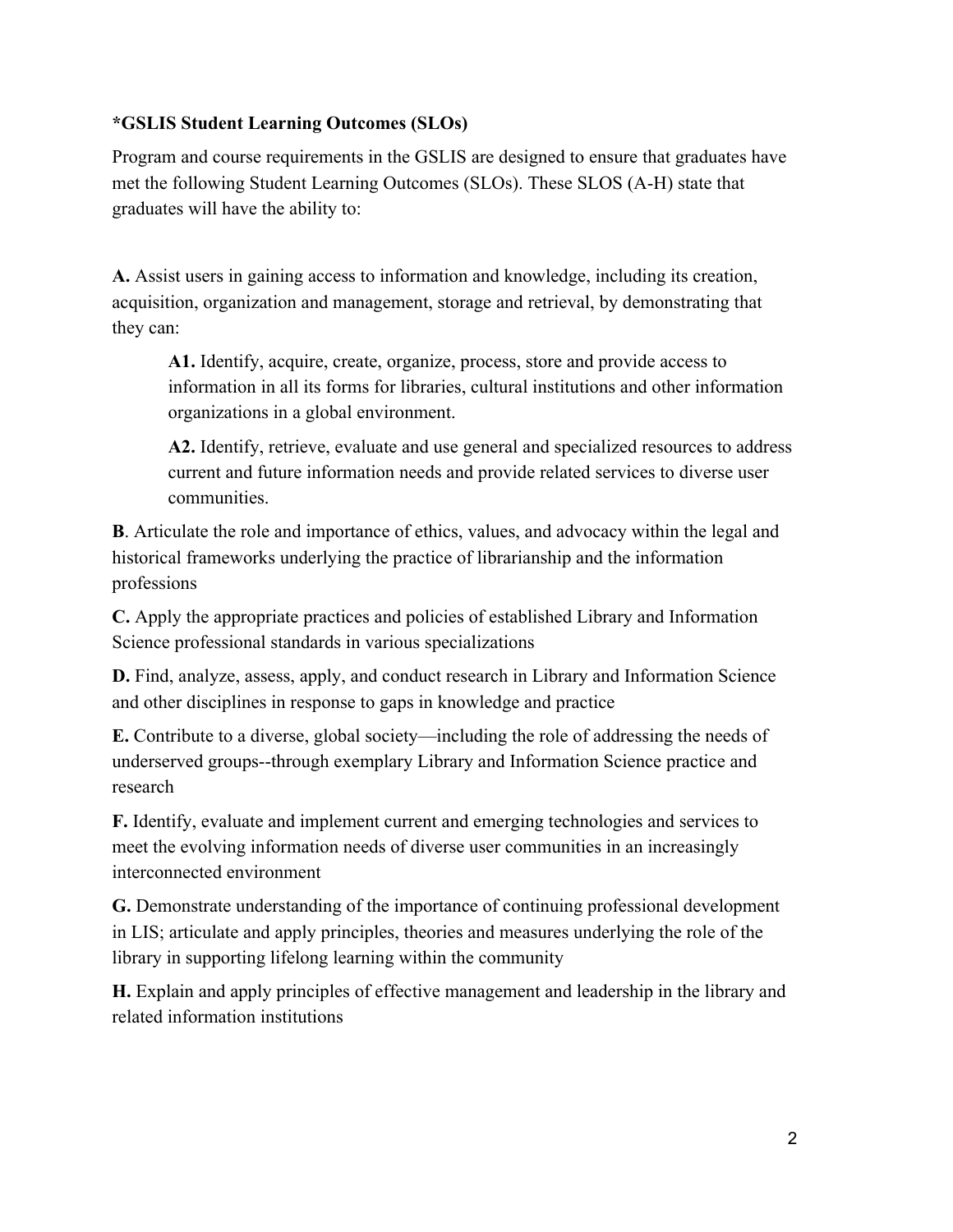## **Books (Suggested Readings)**

The following titles are not required, but will deepen your engagement with the materials we discuss in class. I suggest that students read 1-2 of these titles according to interests.

Bastian, J. (2004). *Owning Memory : How a Caribbean Community Lost its Archives and Found its History.* London: Libraries Unlimited **(Memory)**

Blouin, F. X. and Rosenberg, W. G. (2012). *Processing the Past: Contesting Authority in History and the Archive.* New York: Oxford University Press. **(History and Archives)**

Burton, A. (2005). *Archive Stories: Facts, Fictions, and the Writing of History.* London: Duke University Press. **(Identity and Archives)**

Caswell, M. (2014). *Archiving the Unspeakable: Silence, Memory, and the Photographic Record in Cambodia.* Madison: University of Wisconsin Press. **(Accountability)**

Danielson, E. (2010). *The Ethical Archivist.* Chicago: Society of American Archivists **(Ethics)**

De Kosnik, A. (2016). *Rogue Archives: Digital Cultural Memory and Media Fandom.* Cambridge: MIT Press. **(Digital Disruption)**

Derrida, J. (1996). *Archive Fever: A Freudian Impression.* Chicago: University of Chicago Press. **(Archival Theory)**

Taylor, D. (2003). *The Archive and the Repertoire : Performing Cultural Memory in the Americas*. Durham: Duke University Press. **(Performativity)**

Weld, K. (2014). *Paper Cadavers: The Archives of Dictatorship in Guatemala.* Durham, NC: Duke University Press. **(Accountability)**

#### **\*ALL REQUIRED READINGS WILL BE UPLOADED TO BLACKBOARD**\*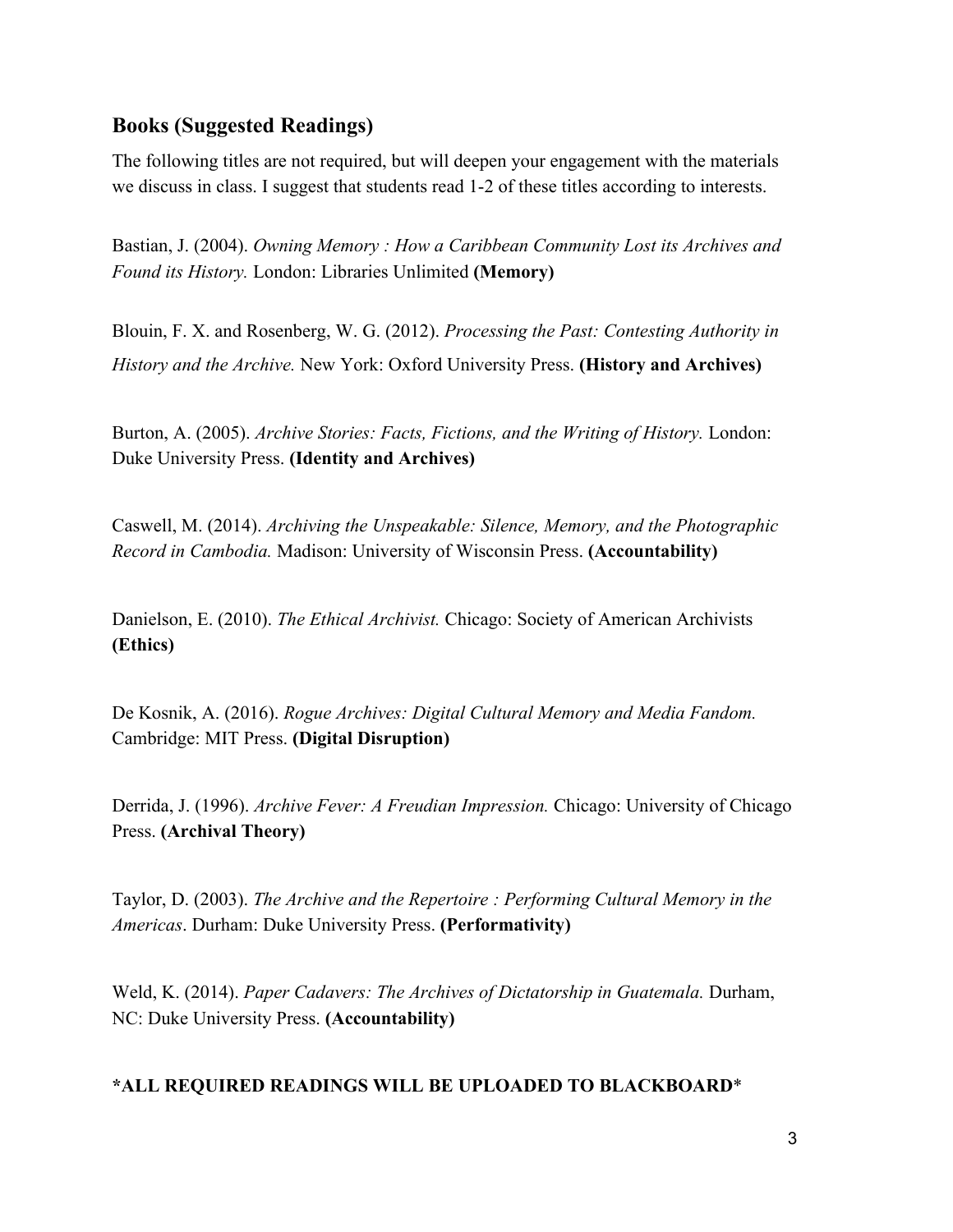## **Course Schedule**

### **Week 1: Introduction and State of the Profession Aug 28**

#### **Week 2: Theory of Archival Practice <b>Sep 4 Sep 4**

● Blouin, F. X. (1999). "Archivists, Mediation, and Constructs of Social Memory." Archival Issues 24(2), 101-112.

 $\mathcal{L}_\text{max}$  , and the contribution of the contribution of the contribution of the contribution of the contribution of the contribution of the contribution of the contribution of the contribution of the contribution of t

- Cook, T. (1997). "What is Past is Prologue: A History of Archival Ideas Since 1898 and the Future Paradigm Shift." Archivaria 43, 17-63.
- Cox, R. (2013). "Archival Futures: The Future of Archives." Collections: A Journal for Museum and Archives Professionals. 9(4), 331-352

#### *Optional Book Reading:*

Derrida, J. (1996). *Archive Fever: A Freudian Impression*

### **Week 3: Archives and the Shape of History Sep 25 Guest Speaker 1 - John Thayer**

• McKemmish, S. (2005). "Traces: Document, Record, Archive, Archives" from *Archives: Recordkeeping in Society*, 1-20.

 $\mathcal{L}_\text{max}$  , and the contribution of the contribution of the contribution of the contribution of the contribution of the contribution of the contribution of the contribution of the contribution of the contribution of t

- Gates, C. (1938). "The Administration of State Archives." The American Archivist 1 (3), 130-141.
- Lockwood, E. (1990). "Imponderable Matters: The Influence of New Trends in History on Appraisal at the National Archives." The American Archivist 53 (3), 394-405

#### *Optional Book Reading:*

Blouin, F. X. and Rosenberg, W. G. (2012). *Processing the Past: Contesting Authority in History and the Archive.*

 $\mathcal{L}_\text{max}$  , and the contribution of the contribution of the contribution of the contribution of the contribution of the contribution of the contribution of the contribution of the contribution of the contribution of t

#### **Week 4: Access and Political Power (International) Oct 2**

- Ketelaar, E. (2011). "The Panoptical Archive," from *Archives, Documentation, and the Institutions of Social Memory.*
- Harris, V. (2002). "The Archival Sliver: Power, Memory, and Archives in South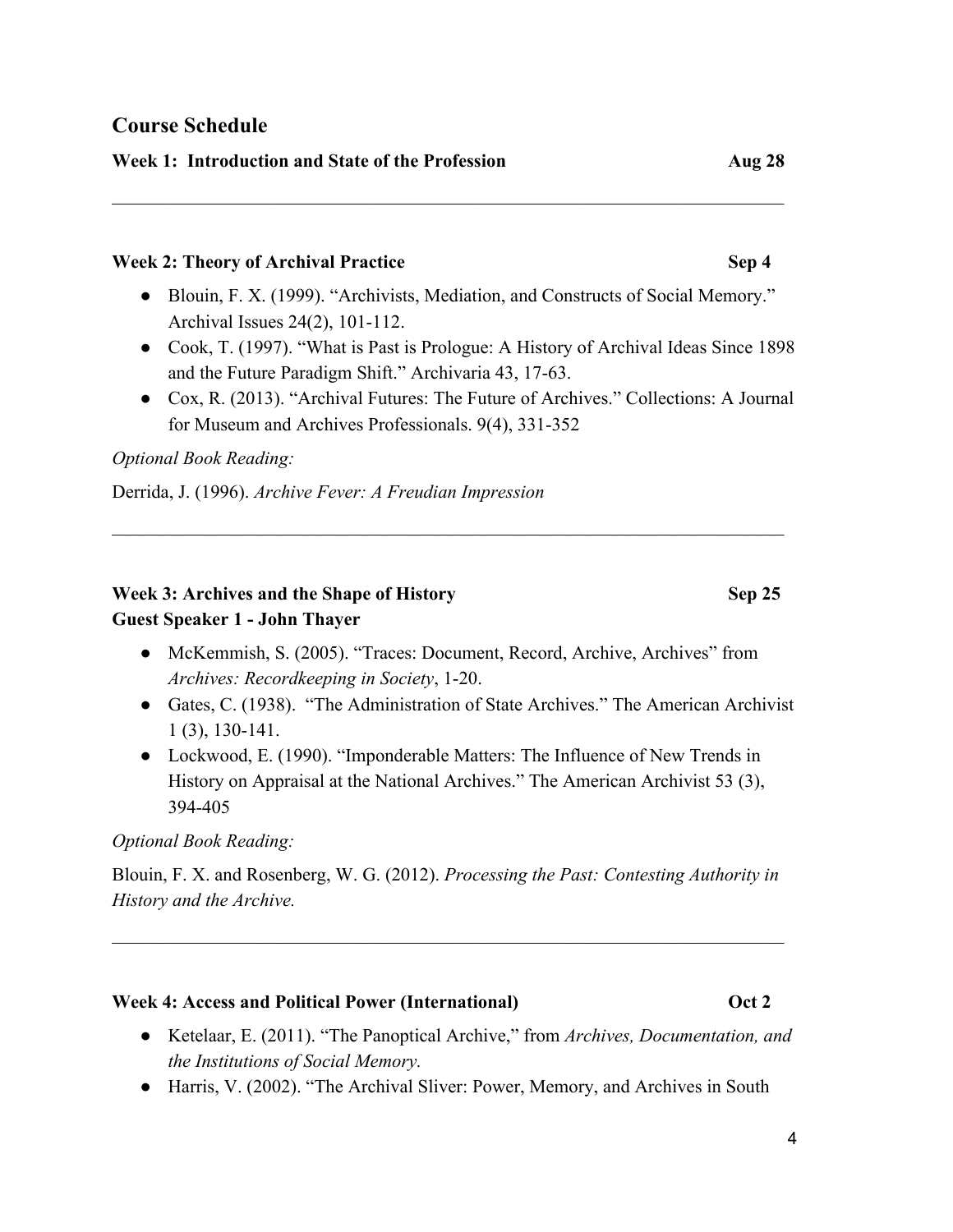Africa. Archival Science 2, 63-86.

• Select readings from international archives

*Optional Book Reading:*

Derrida, J. (1996). *Archive Fever: A Freudian Impression*

## **Week 5: Access and Political Power (United States) 6. Concrete Access 4. Oct 9. Access 4. Oct 9. Access 4. Access 4. Access 4. Access 4. Access 4. Access 4. Access 4. Access 4. Access 4. Access 4. Access 4. Access 4. Acce**

## **\*ONLINE\***

• Drake, J. M. (2014). "Insurgent Citizens: The Manufacture of Police Records in post-Katrina New Orleans and its Implications for Human Rights."Archival Science 14, 365-380.

 $\mathcal{L}_\text{max}$  , and the contribution of the contribution of the contribution of the contribution of the contribution of the contribution of the contribution of the contribution of the contribution of the contribution of t

- Soyka, H. and Wilczek, E. (Spring/Summer 2014). "Documenting the American Military Experience in the Iraq and Afghanistan Wars." The American Archivist 77(1), 175-200.
- Robertson, C. (2005). "Mechanisms of Exclusion: Historicizing the Archive and the Passport." from *Archive Stories: Facts, Fictions, and the Writing of History, 68-86*

 $\mathcal{L}_\text{max}$  , and the contribution of the contribution of the contribution of the contribution of the contribution of the contribution of the contribution of the contribution of the contribution of the contribution of t

● **TBD:** selected readings on NARA, FOIA, NSA

## **Week 6: Accountability, Truth, Justice, Ethics <b>COMENT COMENT COMENT COMENT COMENT** Oct 16

- White, K. (2017). "Minding the Gaps: Interprofessional Communication and the Stewardship of Oral Histories With Sensitive Information." The Journal of Academic Librarianship, 43(4), 354-363
- Doyle, K. (2007). "The Atrocity Files: Deciphering the Archives of Guatemala's Dirty Water." Harper's Magazine 315 (1891), 52-64
- Szekely, I. (2014). "The Right to be Forgotten and the New Archival Paradigm"*,* from *The Ethics of Memory in a Digital Age,* 28-49
- Blouin, F. X. and Rosenberg, W. G. (2012). "Rethinking Archival Politics: Trust, Truth, and the Law," pp 161-182, from *Processing the Past: Contesting Authority in History and the Archive. New York: Oxford University Press.*

## *Optional Book Readings:*

Caswell, M. (2014). *Archiving the Unspeakable: Silence, Memory, and the Photographic Record in Cambodia*.

Weld, K. (2014). *Paper Cadavers: The Archives of Dictatorship in Guatemala.*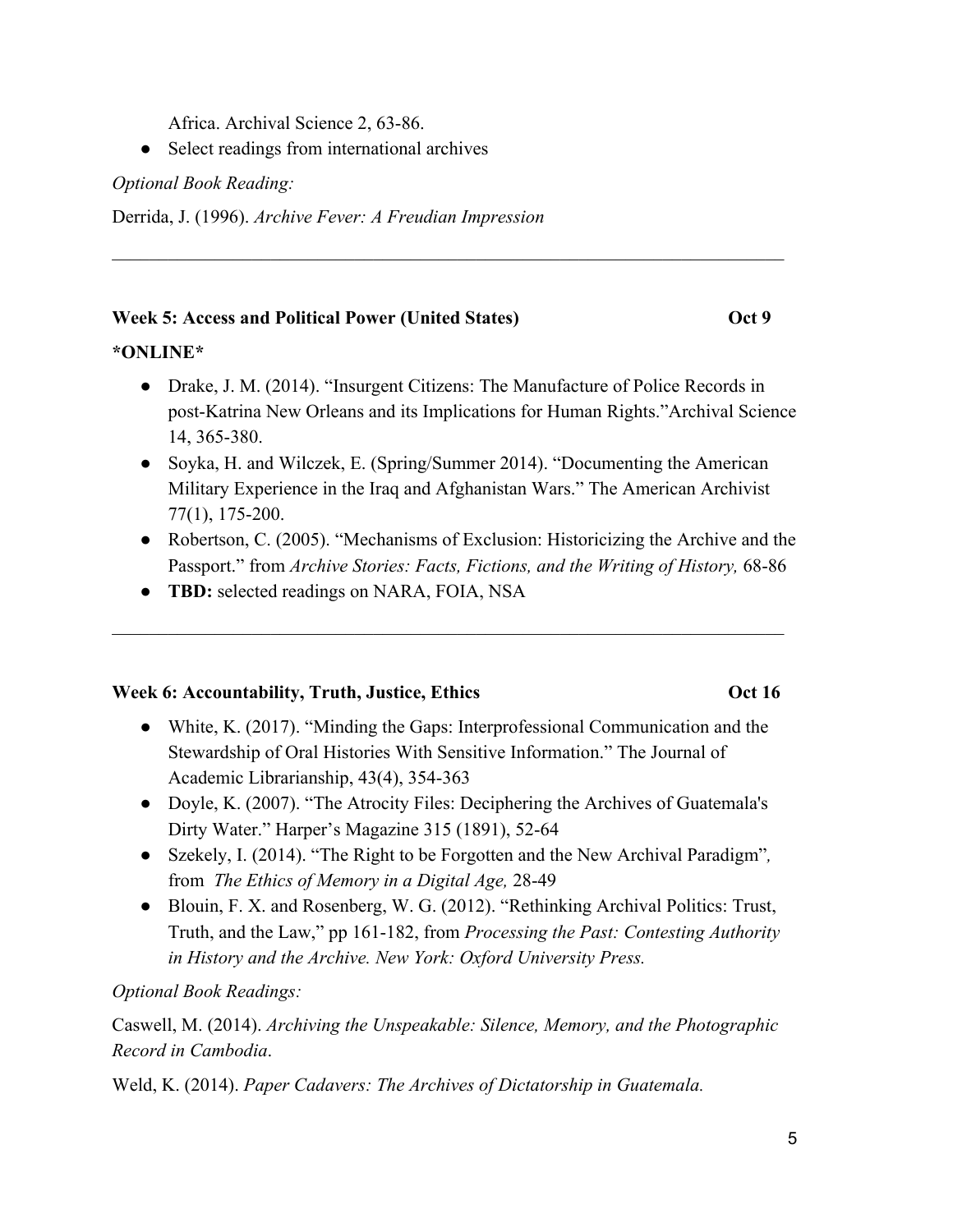#### **Week 7: Orality, Visuality, and Repertoire Oct 23**

• Swain, E. (2003). "Oral History in the Archives: Its Documentary Role in the Twenty-First Century." The American Archivist, 66(1), 139-158.

 $\mathcal{L}_\text{max}$  , and the contribution of the contribution of the contribution of the contribution of the contribution of the contribution of the contribution of the contribution of the contribution of the contribution of t

- Campa, M. (2017). The Archive and the Repertoire in Roshini Kempadoo's Ghosting. Small Axe, *21*(1), 111-126.
- Crane, S. (2008). "Choosing Not to Look: Representation, Repatriation, and Holocaust Atrocity Photography" History and Theory 47, 309-330
- Daniels, C.; Fox, H.; Poindexter, S. J.; et al. (2015). "Saving All the Freaks on the Life Raft: Blending Documentation Strategy with Community Engagement to Build a Local Music Archives," The American Archivist 78(1), 238-261.

## *Optional Book Readings:*

De Kosnik, A. (2016). *Rogue Archives: Digital Cultural Memory and Media Fandom.* Taylor, D. (2003). *The Archive and the Repertoire.*

 $\mathcal{L}_\text{max}$  , and the contribution of the contribution of the contribution of the contribution of the contribution of the contribution of the contribution of the contribution of the contribution of the contribution of t

## **Week 8: The Case for Community Archives 6. Oct 30 Guest Speaker 2 - Obden Mondesir**

- Caswell, M. (2014). "Seeing Yourself in History: Community Archives and the Fight Against Symbolic Annihilation." The Public Historian 36(4), 26-37.
- Flinn, A. (2007). "Community Histories, Community Archives: Some Opportunities and Challenges." Journal of the Society of Archivists 28(2), 151-176.
- Sellie, A., Goldstein, J., Fair, M., & Hoyer, J. (2015). "Interference Archive: A Free Space for Social Movement Culture." Archival Science, 15(4), 453-472.

## **Week 9: Community Archives, Sustainability, Collaborative Modelling Nov 6 \*\*ONLINE\*\***

 $\mathcal{L}_\text{max}$  , and the contribution of the contribution of the contribution of the contribution of the contribution of the contribution of the contribution of the contribution of the contribution of the contribution of t

● Smith-Cruz, S., Rando, F., Corbman, R., Edel, D., Gwenwald, M., Nestle, J., & Thistlethwaite, P. (2016). "Getting from Then to Now: Sustaining the Lesbian Herstory Archives as a lesbian organization." Journal of Lesbian Studies, 20(2), 213-233.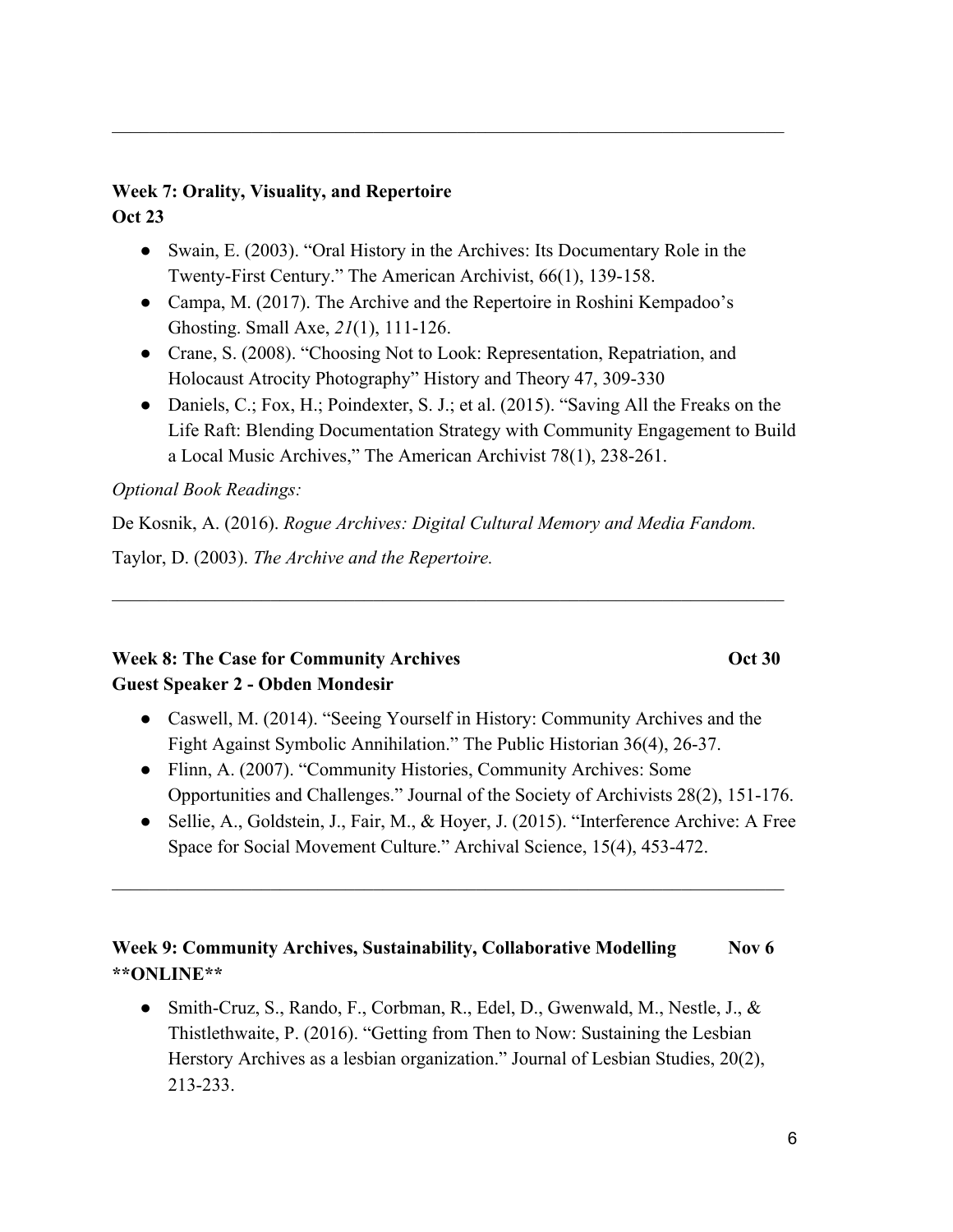• Christen, K., Merrill, A., & Wynne, M. (2017). "A Community of Relations: Mukurtu Hubs and Spokes." D - Lib Magazine, 23(5/6) .

 $\mathcal{L}_\text{max}$  , and the contribution of the contribution of the contribution of the contribution of the contribution of the contribution of the contribution of the contribution of the contribution of the contribution of t

● Sustainable Futures posts: https://medium.com/community-archives

## **Week 10: Becoming Digital November 12. In the Second Line Second 2.13 Final Paper Presentations (Group 1)**

- Miller, L. (2013). "All Text Considered: A Perspective on Mass Digitizing and Archival Processing." The American Archivist, 76(2), 521–541.
- Enticknap, L. (2007). "Have digital technologies reopened the Lindgren/Langlois debate?" Spectator 27(1) 10-20.
- Newell, J. (2012). Old objects, new media: Historical collections, digitization and affect. Journal of Material Culture*, 17*(3), 287-306.
- LeClere, E. (2016). "As Libraries and Archives Digitize, Implications for Maintaining Individual Privacy." Mediashift, Libraries + Media Series.

 $\mathcal{L}_\text{max}$  , and the contribution of the contribution of the contribution of the contribution of the contribution of the contribution of the contribution of the contribution of the contribution of the contribution of t

## **Week 11: Discussion Day Nov 20 Site Visit Discussion Final Paper Presentations (Group 2)**

• Society of American Archivists' archival ethics case studies

## **Week 12: Born Digital & In Real Time**  Nov 27 **\*\*ONLINE\*\***

● Carroll, L., Farr, E., Hornsby, P., et. al. (2011). "A Comprehensive Approach to Born-Digital Archives." Archivaria 72, 61-92.

 $\mathcal{L}_\text{max}$  , and the contribution of the contribution of the contribution of the contribution of the contribution of the contribution of the contribution of the contribution of the contribution of the contribution of t

- Arnold, T. and Sampson, W. (Fall/Winter 2014). "Preserving the Voices of the Revolution: Examining the Creation and Preservation of a Subject-Centered Collection of Tweets from the Eighteen Days in Egypt," The American Archivist 77(2), 510-533.
- Marshall, C. (2011). "Challenges and Opportunities for Personal Digital Archiving" from *I, Digital: Personal Collections in the Digital Era,* 90-114

 $\mathcal{L}_\text{max}$  , and the contribution of the contribution of the contribution of the contribution of the contribution of the contribution of the contribution of the contribution of the contribution of the contribution of t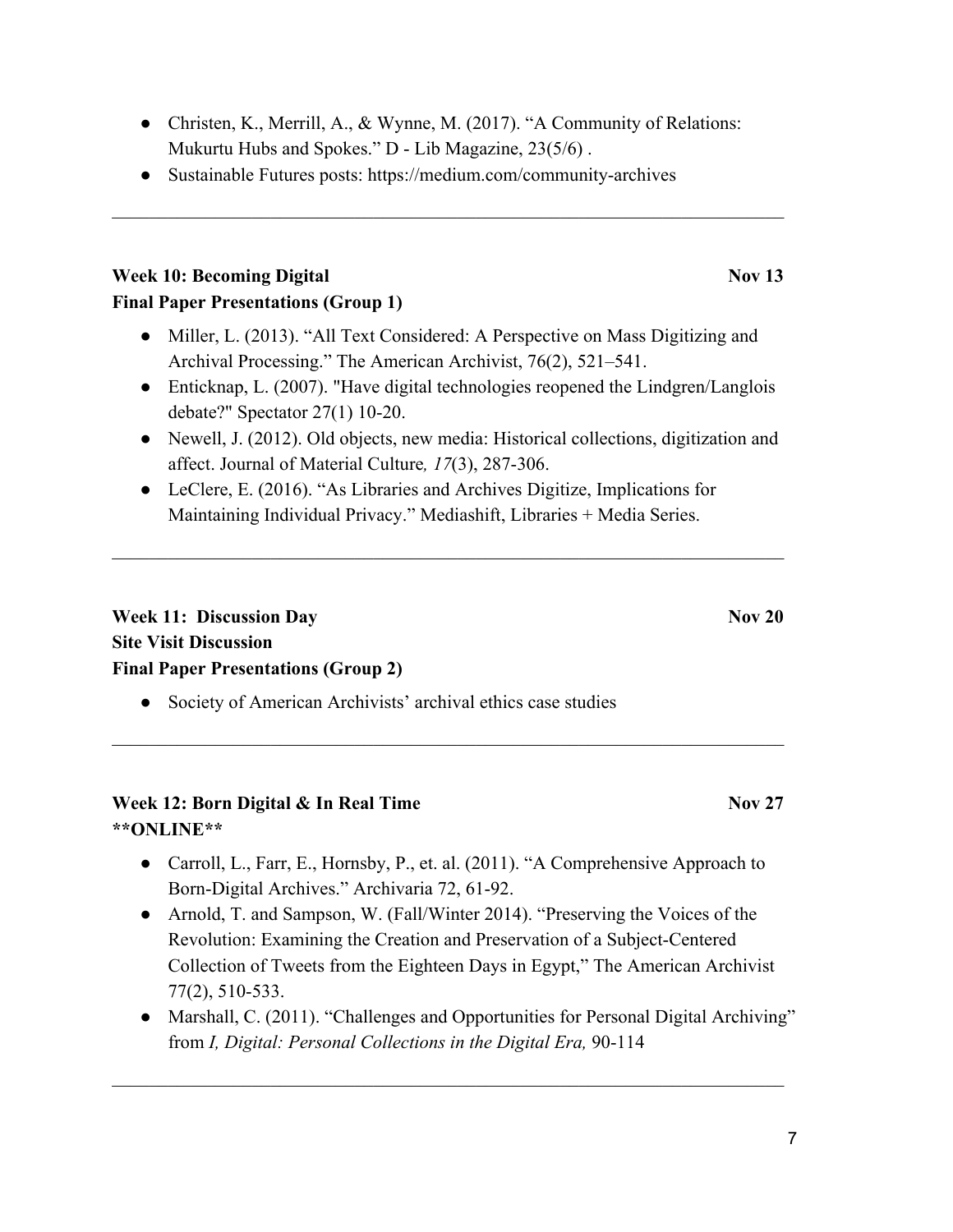## **Week 13: Praxis Dec 4 Guest Speaker 3 Final Paper Presentations (Group 3)**

- Duff, W. M. and Haskell, J. (Spring/Summer 2015). "New Uses for Old Records: A Rhizomatic Approach to Archival Access." The American Archivist 78(1), 38-58.
- Shilton, K. and Srinivashan, R. (2007). "Participatory Appraisal and Arrangement for Multicultural Archival Collections." Archivaria 63, 87-101.
- Padilla, T. and Arroyo-Ramirez, A. (2017). "Bias, Perception, and Archival Praxis A conversation between Thomas Padilla and Elvia Arroyo-Ramirez", DH+Lib

 $\mathcal{L}_\text{max}$  , and the contribution of the contribution of the contribution of the contribution of the contribution of the contribution of the contribution of the contribution of the contribution of the contribution of t

## **Week 14: Conclusions Dec 11 Final Paper Presentations (Group 4)**

- Caswell, M and Cifor, M. ( 2016). "From Human Rights to Feminist Ethics: Radical Empathy in the Archives" Archivaria 81
- Douglas, J. (Spring/Summer 2016). "Toward More Honest Description." The American Archivist 79(1), 26-55.

 $\mathcal{L}_\text{max}$  , and the contribution of the contribution of the contribution of the contribution of the contribution of the contribution of the contribution of the contribution of the contribution of the contribution of t

 $\mathcal{L}_\text{max}$  , and the contribution of the contribution of the contribution of the contribution of the contribution of the contribution of the contribution of the contribution of the contribution of the contribution of t

**Week 15: Final Papers Due Dec 18 \*CLASS DOES NOT MEET\***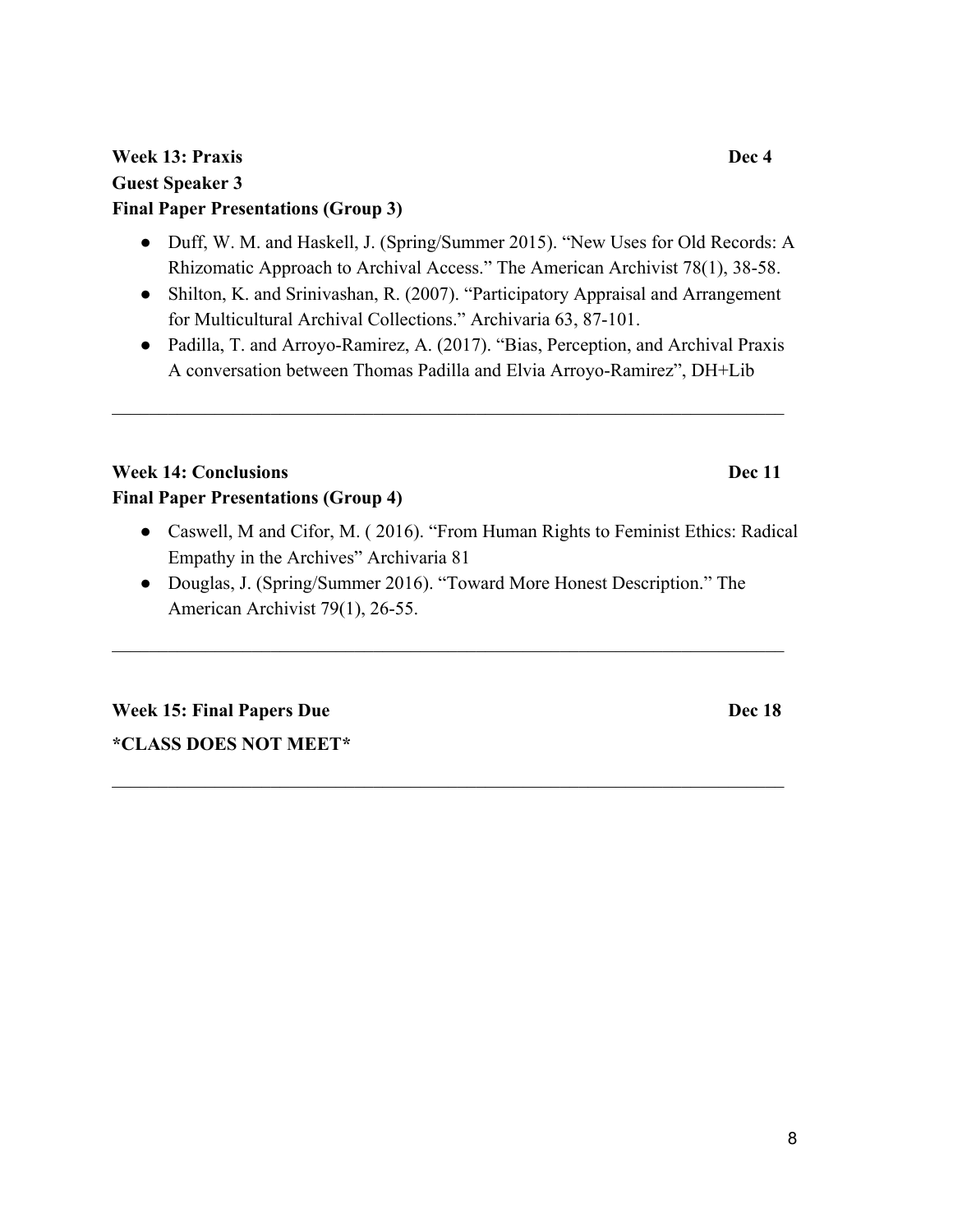## **Assignment Due Dates and Grading Plan**

## **Dates**

- **Weekly, by midnight Monday:** Answers to Blackboard prompts
- **Oct 2:** Final Paper Proposals due via email
- **Nov 13 Dec 11:** Final Paper Presentations
- **Nov 19:** Site Visit Reports due via email by midnight, discussion Nov 20
- **Dec 18:** Final Papers due via email

#### **Blackboard prompts (15%)**

Weekly writing assignments to be posted on Blackboard in order to reinforce concepts from readings, engage with the profession, learn from your classmates outside of the classroom, and get our discussions going in class.

#### **Final paper (35%)**

15pp literature review of a topic of your interest. All students must be in touch with the instructor outside of class to discuss research plans and the nature of research.

#### **Presentation (10%)**

No shorter than ten minutes and no longer than twelve minutes. Present on your topic in its state at the time of the presentation using presentation software and allow for questions and discussion. Expect and seek out feedback for moving forward with the assignment.

#### **Site visits (10%)**

All students must visit two archival repositories before the end of the semester. Students are required to write a two-page journal style report on their experiences.

#### **Class participation (30%)**

Participation in discussions and in-class exercises is essential. Attendance, active engagement with the readings and contributions to the class are mandatory in order to receive a passing grade.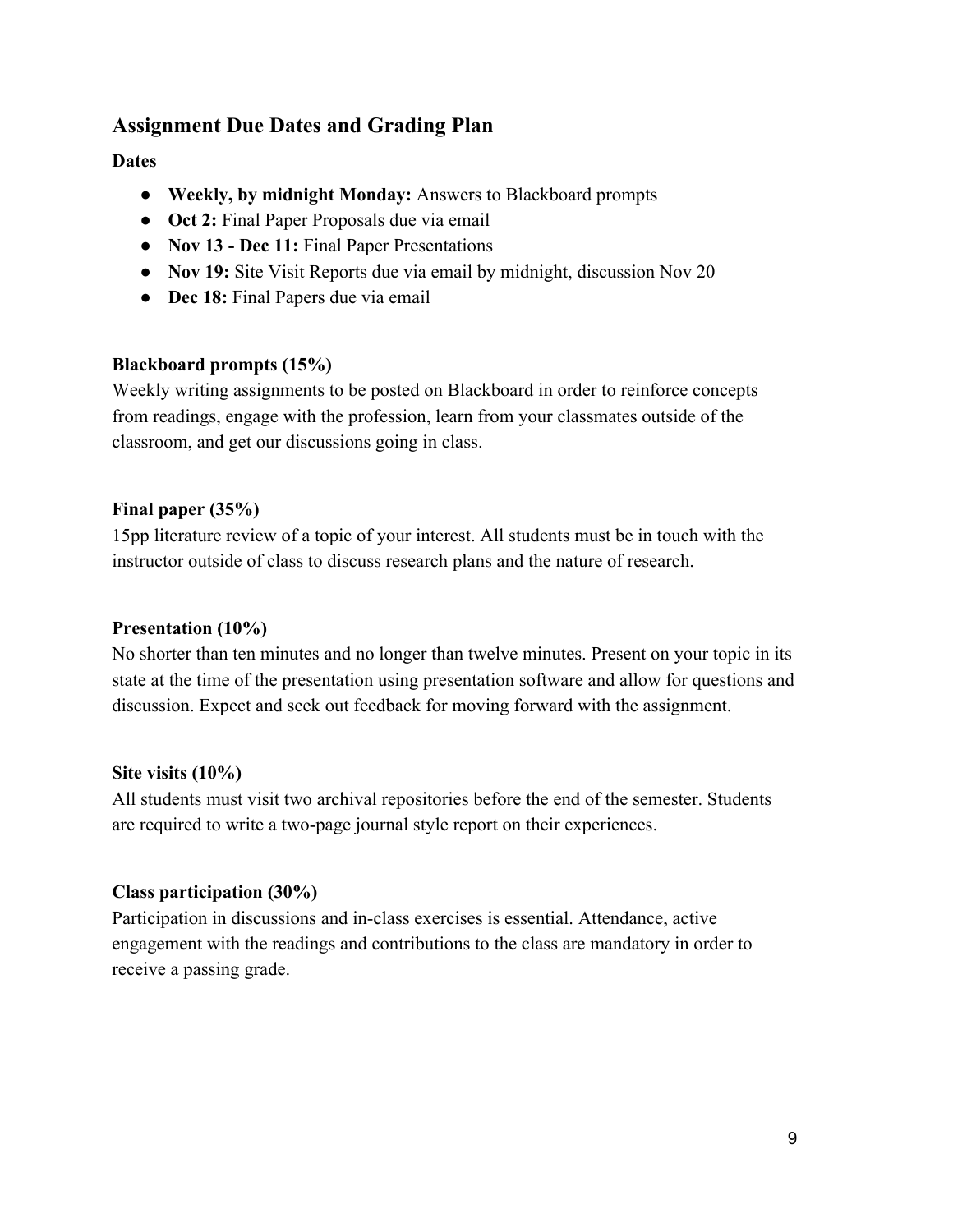## **Additional Information**

### **CUNY Policy of Academic Integrity**

The Policy on Academic Integrity, as adopted by the Board is available to all candidates. Academic Dishonesty is prohibited in The City University of New York and is punishable by penalties, including failing grades, suspension, and expulsion. This policy and others related to candidates' issues are available to you at:

http://www.qc.cuny.edu/StudentLife/services/studev/Documents/Academic%20Integrity% 20Vio lation%20Form%20RV.pdf.

#### **Use of Candidate Work**

All programs in New York State undergo periodic reviews by accreditation agencies. For these purposes, samples of candidates' work are made available to those professionals conducting the review. Candidate anonymity is assured under these circumstances. If you do not wish to have your work made available for these purposes, please let the professor know before the start of the second class. Your cooperation is greatly appreciated.

#### **Reasonable Accommodations for Candidates with Disabilities**

Candidates with disabilities needing academic accommodation should: 1) register with and provide documentation to the Special Services Office, Kiely 171; 2) bring a letter to me indicating the need for accommodation and what type. This should be done during the first week of class. For more information about services available to Queens College candidates, contact: Special Service Office; 171 Kiely Hall; 718-997-5870 (8:00 a.m. to 5:00 p.m.).

#### **Attendance**

Students are expected to attend every class and notify their professor by phone or email when they will not be or have not been there. Missing three classes or more will result in a failing grade, or with legitimate reasons, assignment of a grade of "incomplete." Missing a scheduled guest speaker will count as two absences.

#### **Participation**

Students are expected to show knowledge of the topics under discussion by sharing facts and insights from the class readings and/or personal experiences verbally in class and online through such vehicles as the Discussion Board on Blackboard, as requested. They are expected to ask questions, make comments, etc. Sitting in silence class after class is actively discouraged and will result in a low class participation grade. Courtesy Please turn off cell phones, pagers, and any other personal communication devices before class.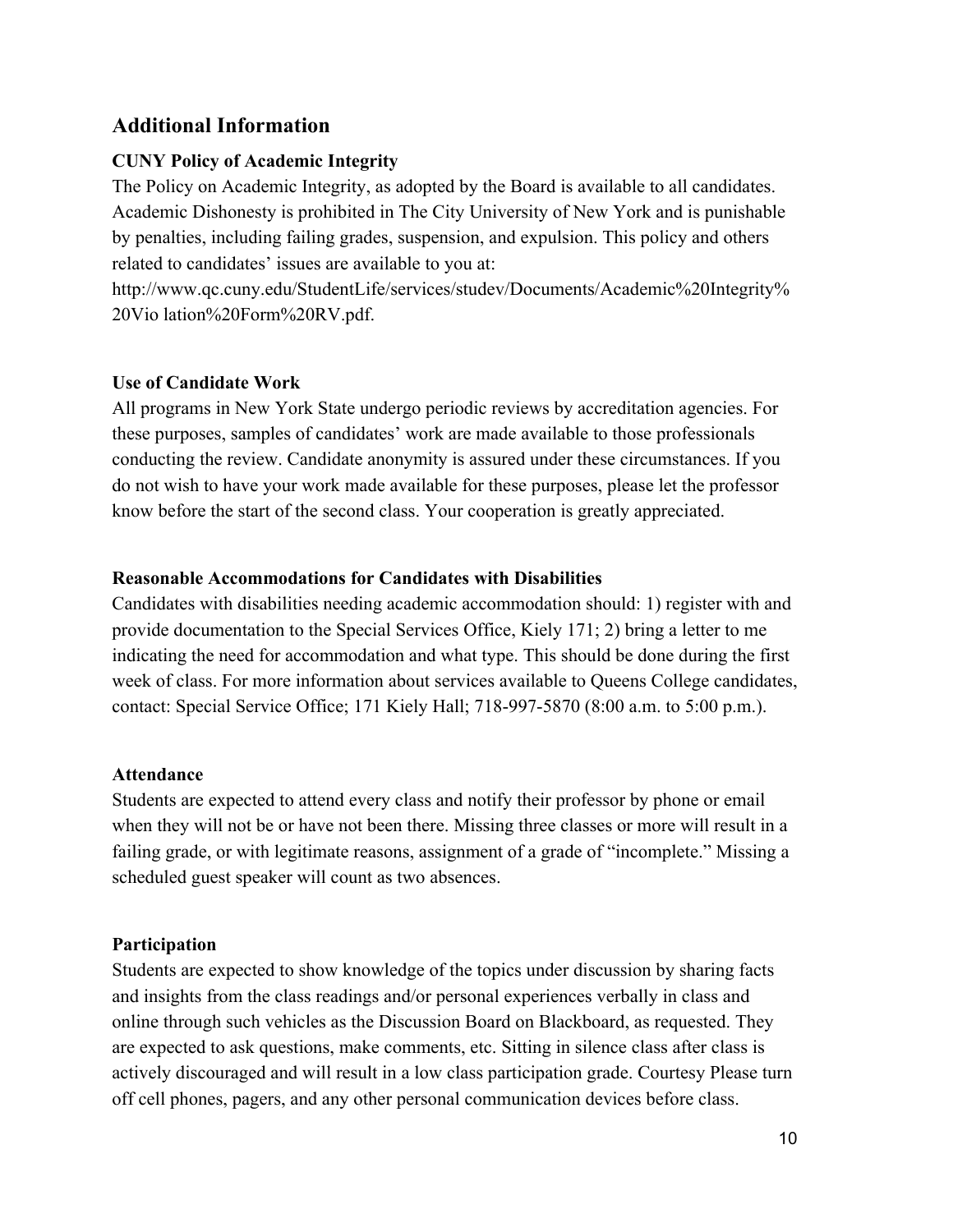Students found browsing or texting during class will be penalized. If you arrive late or have to leave early, be unobtrusive in doing so. Be patient with fellow students who may not understand something as quickly as you do and ask questions if you are confused.

#### **Late Assignments and Incomplete Grades**

Assignments are due BEFORE or at the beginning of class on the due date. If you are going to be absent or late to class, you must make arrangements with the instructor for the paper to be delivered in time. Late assignments and papers will be given a lesser grade based on the assumption that by submitting an assignment after others, the student gains certain advantages. This same rule will apply to requests for an "incomplete" semester grade. Please note that incompletes are given at the discretion of the professor. They are not automatically assigned.

#### **Writing**

All papers submitted should be in Times New Roman, 12 point font with one inch margins, a cover sheet, and a reference list. Papers should be written in competent, grammatically correct American English, using the Publication Manual of the American Psychological Association style for organization, content, and citation format. Papers that do not meet these criteria will not be graded. Students should keep copies of all assignments submitted until they have been graded. Your instructor will discuss in class how to submit each paper.

#### **Plagiarism**

Copying the work of another author regardless of source, or the work of another student, is automatically grounds for failing the course. Using all or part of your own paper in multiple classes without prior permission is considered a form of plagiarism. This also includes asking people on professional Internet lists or working as professionals in the field to do your work for you.

#### **Course Evaluations**

Towards the end of the semester, access to online course evaluation will be enabled. Please remember to participate in the college online course evaluations. Your comments are highly valued, and these evaluations are an important service to fellow students and to the institution. Please also note that all responses are completely anonymous; no identifying information is retained once the evaluation has been submitted.